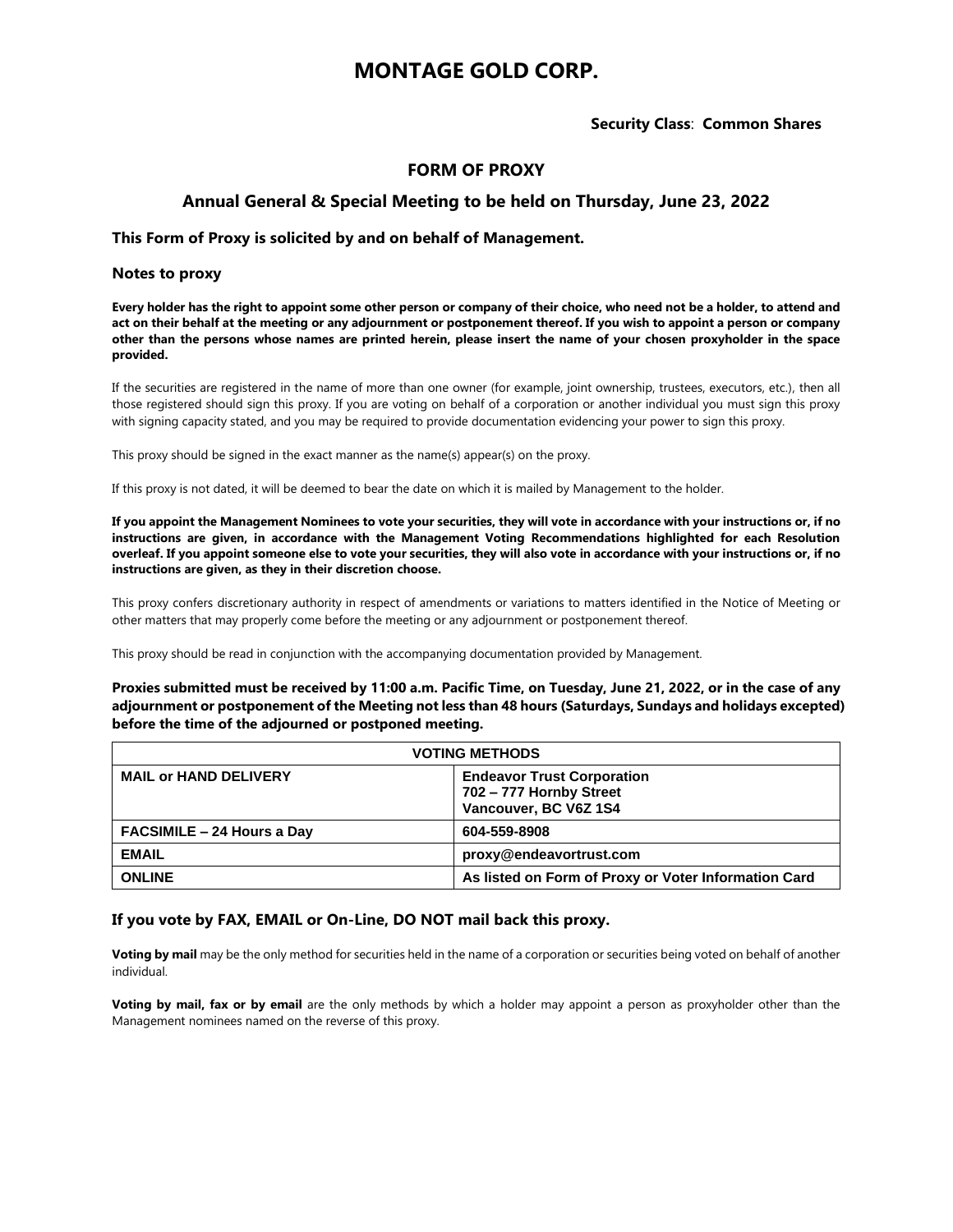# **MONTAGE GOLD CORP.**

## **Appointment of Proxyholder**

I/We, being holder(s) of **MONTAGE GOLD CORP.** hereby appoint: Glenn Kondo, Chief Financial Officer or failing him, Kathy Love, Corporate Secretary

**OR Print the name of the person you are appointing if this person is someone other than the Management Nominee listed herein.**

as my/our proxyholder with full power of substitution and to attend, act and to vote for and on behalf of the shareholder in accordance with the following direction (or if no directions have been given, as the proxyholder sees fit) and all other matters that may properly come before the Annual General and Special Meeting of shareholders of **MONTAGE GOLD CORP.** to be held at **#2000 – 885 West Georgia Street, Vancouver, B.C. V6C 3E8 on Thursday, June 23, 2022 at 11:00 am,** Pacific Time, and at any adjournment or postponement thereof.

#### **VOTING RECOMMENDATIONS ARE INDICATED BY HIGHLIGHTED TEXT OVER THE BOXES.**

| 1. Appointment of Auditor<br>To appoint PricewaterhouseCoopers LLP as auditor of the Company for the ensuing year and to<br>authorize the directors to fix their remuneration; | For<br>$\Box$ | Withheld<br>□  |
|--------------------------------------------------------------------------------------------------------------------------------------------------------------------------------|---------------|----------------|
| 2. Number of Directors                                                                                                                                                         | For           | <b>Against</b> |
| To fix the number of Directors at seven                                                                                                                                        | П             | П              |
| <b>3. Election of Directors</b>                                                                                                                                                | For           | Withheld       |
| i) Hugh Stuart                                                                                                                                                                 | П             | □              |
| ii) Richard P. Clark                                                                                                                                                           | П             | П              |
| iii) David Field                                                                                                                                                               | П             | □              |
| iv) Peter Mitchell                                                                                                                                                             | □             | □              |
| v) Alessandro Bitelli                                                                                                                                                          | П             | П              |
| vi) Aleksandra Bukacheva                                                                                                                                                       | П             | П              |
| vii) Anu Dhir                                                                                                                                                                  | П             | П              |
| 4. Approval of Amendments to 2022 Stock Option Plan<br>To approve an ordinary resolution approving and confirming certain amendments to the Corporation's                      | For           | <b>Against</b> |
| 2022 Stock Option Plan, as more particularly described in the Corporation's Management Information<br>Circular dated May 15, 2022;                                             | П             | П              |
| <b>5. Other Matters</b>                                                                                                                                                        | For           | <b>Against</b> |
| To transact such other business that may be brought properly before the Meeting and any adjournment<br>or postponement of the Meeting.                                         | П             | П              |

## **Authorized Signature(s) – This section must be completed for your instructions to be executed.**

**Signature(s)**

I/We authorize you to act in accordance with my/our instructions set out above. I/We hereby revoke any proxy previously given with respect to the Meeting. **If no voting instructions are indicated above, this Proxy will be voted as recommended by Management.**

**Print Name(s) & Signing Capacity(ies), if applicable**

**Date (MM-DD-YY) THIS PROXY MUST BE DATED**

\_\_\_\_\_\_\_\_\_\_\_\_\_\_\_\_\_\_\_\_\_\_\_\_\_\_\_\_\_\_\_\_\_\_